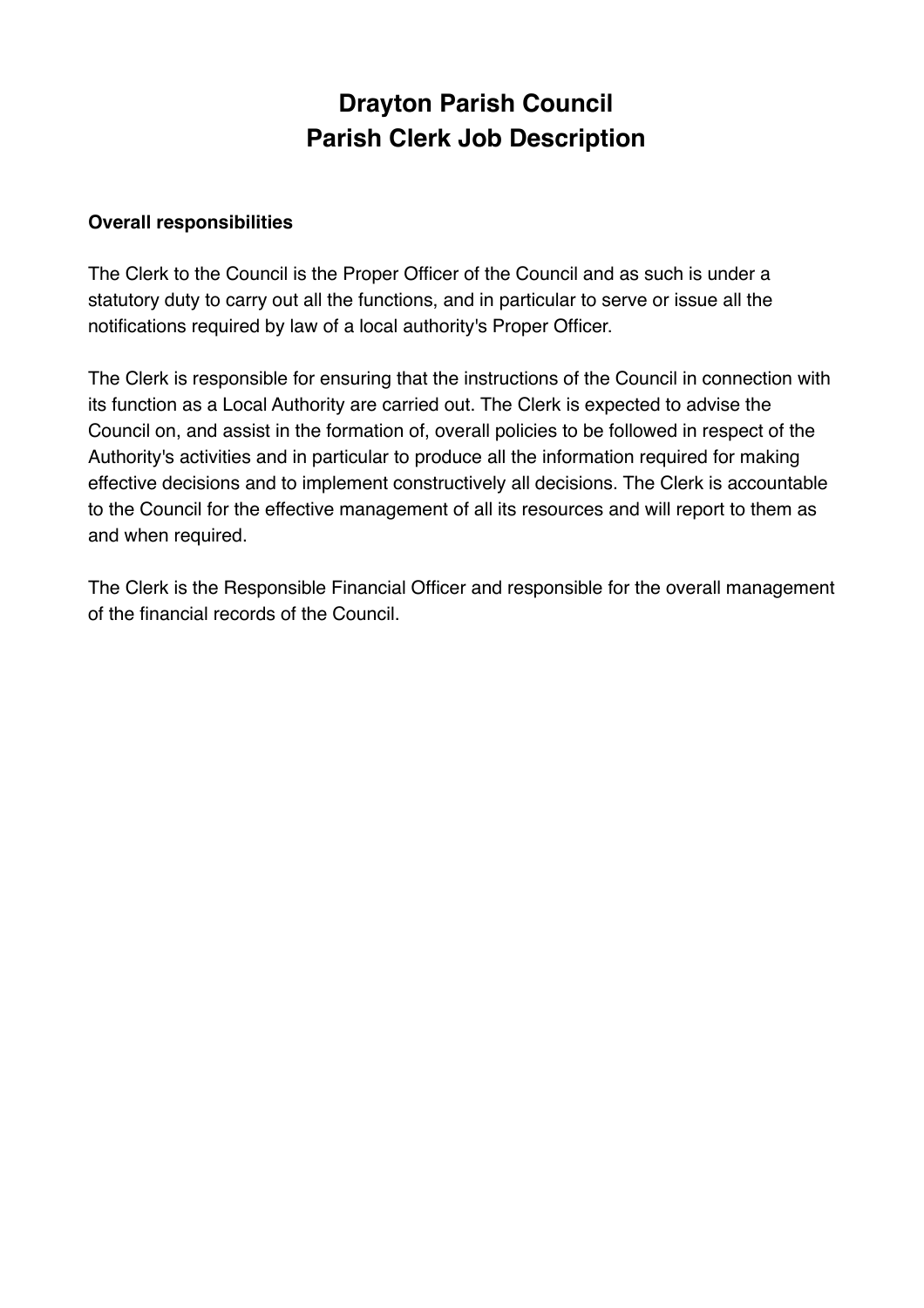## **Specific responsibilities of Parish Clerk & Responsible Financial Officer for Drayton Parish Council**

- 1. To ensure that statutory and other provisions governing or affecting the running of the Council are observed.
- 2. To work in partnership with elected members to provide guidance and support to the Council.
- 3. To supervise an office member of staff, cover the post as necessary, and carry out the following financial duties relating to management of the Council's finances: Monitor and balance the Council's accounts and prepare records for audit purposes according to the Accounts & Audit Regulations Ensure the Council's investments are reviewed regularly Liaise with the internal auditor, ensuring all relevant information is provided for audit Prepare annual budget figures and monitor throughout the year Complete the annual accounts and submit regular VAT returns Manage PAYE & NI and monitor insurance policies and the cover provided
- 4. To ensure that the Council's obligations for risk assessment are properly met.
- 5. To manage the Council's assets, including buildings, sports facilities, open spaces/ land and equipment.
- 6. To prepare, in consultation with appropriate members, agendas for meetings of the Council, committees and the Annual Parish Meeting. To attend such meetings and prepare minutes for approval.
- 7. To receive correspondence and documents on behalf of the Council and to deal with the correspondence or documents or bring such items to the attention of the Council.
- 8. To study reports and other data on activities of the Council and on matters bearing on those activities. Where appropriate, to discuss such matters with administrators and specialists in particular fields and to produce reports for circulation and discussion by the Council.
- 9. To draw up both on his/her own initiative and as a result of suggestions by Councillors proposals for consideration by the Council and to advise on practicability and likely effects of specific courses of action.
- 10. To supervise any other members of staff as their line manager in keeping with the policies of the Council and to undertake all necessary activities in connection with the management of salaries, conditions of employment and work of other staff.